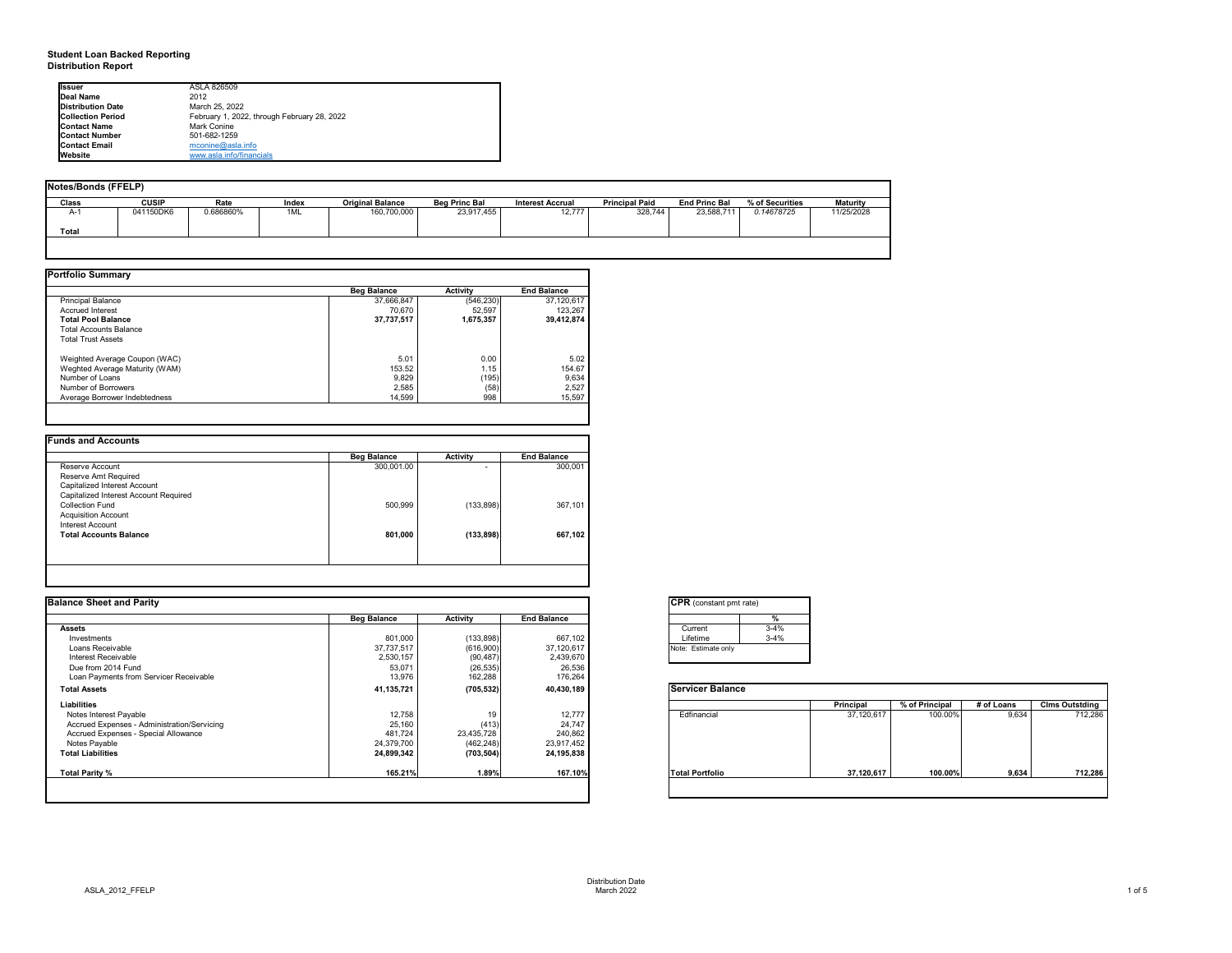## **Student Loan Backed Reporting Distribution Report**

|                           | # of Loans       |                 | <b>Principal</b> |               | % of Principal   |         | <b>WAC</b>       |               | <b>WARM</b>      |        |
|---------------------------|------------------|-----------------|------------------|---------------|------------------|---------|------------------|---------------|------------------|--------|
|                           | <b>Beginning</b> | Ending          | <b>Beginning</b> | <b>Ending</b> | <b>Beginning</b> | Ending  | <b>Beginning</b> | <b>Ending</b> | <b>Beginning</b> | Ending |
| In School                 | 12               | 10 <sup>°</sup> | 64,728           | 44,228        | 0.17%            | 0.12%   | 5.59             | 5.03          | 120.00           | 120.00 |
| Grace                     |                  |                 |                  | 20,500        |                  | 0.06%   |                  | 6.80          |                  | 120.00 |
| Repayment                 |                  |                 |                  |               |                  |         |                  |               |                  |        |
| Current                   | 6,573            | 6,583           | 23,733,770       | 24,229,437    | 62.89%           | 65.27%  | 5.29             | 5.30          | 172.97           | 170.89 |
| 31-60 Days Delinquent     | 272              | 213             | 1,172,470        | 884,840       | 3.11%            | 2.38%   | 5.53             | 5.57          | 145.89           | 173.42 |
| 61-90 Days Delinquent     | 180              | 210             | 869,802          | 937,352       | 2.30%            | 2.53%   | 5.50             | 5.60          | 151.03           | 150.94 |
| 91-120 Days Delingent     | 145              | 149             | 579,255          | 749,169       | 1.53%            | 2.02%   | 5.51             | 5.45          | 133.83           | 144.79 |
| 121-180 Days Delinquent   | 217              | 212             | 860,582          | 878,394       | 2.28%            | 2.37%   | 5.42             | 5.47          | 131.56           | 125.75 |
| 181-270 Days Delinquent   | 264              | 253             | 1,275,776        | ,185,154      | 3.38%            | 3.19%   | 5.45             | 5.43          | 117.74           | 122.29 |
| 271+ Days Delinquent      | 92               | 101             | 440,870          | 443,812       | 1.17%            | 1.20%   | 5.63             | 5.15          | 148.88           | 114.12 |
| <b>Total Repayment</b>    | 7,743            | 7,721           | 28,932,525       | 29,308,158    | 76.67%           | 78.95%  | 5.33             | 5.33          | 166.39           | 165.48 |
| Forbearance               | 1,262            | 1,023           | 5,585,079        | 4,322,638     | 14.80%           | 11.64%  | 5.37             | 5.44          | 159.12           | 168.15 |
| Deferment                 | 708              | 734             | 2,657,304        | 2,758,947     | 7.04%            | 7.43%   | 5.30             | 5.21          | 147.76           | 150.57 |
| <b>Claims in Progress</b> | 103              | 144             | 489,270          | 666,146       | 1.30%            | 1.79%   | 5.15             | 5.06          | 106.96           | 143.92 |
| <b>Claims Denied</b>      |                  |                 | 8,611            |               | 0.02%            |         | 6.80             |               | 111.00           |        |
| <b>Total Portfolio</b>    | 9,829            | 9,634           | 37,737,517       | 37,120,617    | 100.00%          | 100.00% | 5.33             | 5.33          | 163.14           | 164.22 |

| <b>Delinguency Status</b>           |                  |        |                  |               |                  |               |                  |               |                  |               |
|-------------------------------------|------------------|--------|------------------|---------------|------------------|---------------|------------------|---------------|------------------|---------------|
|                                     | # of Loans       |        | <b>Principal</b> |               | % of Principal   |               | <b>WAC</b>       |               | <b>WARM</b>      |               |
|                                     | <b>Beginning</b> | Ending | <b>Beginning</b> | <b>Ending</b> | <b>Beginning</b> | <b>Ending</b> | <b>Beginning</b> | <b>Ending</b> | <b>Beginning</b> | <b>Ending</b> |
| Current                             | 6,573            | 6,583  | 23,733,770       | 24,229,437    | 82.03%           | 82.67%        | 5.29             | 5.30          | 172.97           | 170.89        |
| 31-60 Days Delinquent               | 272              | 213    | 1,172,470        | 884,840       | 4.05%            | 3.02%         | 5.53             | 5.57          | 145.89           | 173.42        |
| 61-90 Days Delinquent               | 180              | 210    | 869,802          | 937,352       | 3.01%            | 3.20%         | 5.50             | 5.60          | 151.03           | 150.94        |
| 91-120 Days Delingent               | 145              | 149    | 579,255          | 749,169       | 2.00%            | 2.56%         | 5.51             | 5.45          | 133.83           | 144.79        |
| 121-180 Days Delinquent             | 217              | 212    | 860,582          | 878,394       | 2.97%            | 3.00%         | 5.42             | 5.47          | 131.56           | 125.75        |
| 181-270 Days Delinquent             | 264              | 253    | 1,275,776        | 1,185,154     | 4.41%            | 4.04%         | 5.45             | 5.43          | 117.74           | 122.29        |
| 271+ Days Delinquent                | 92               | 101    | 440,870          | 443,812       | 1.52%            | 1.51%         | 5.63             | 5.15          | 148.88           | 114.12        |
| <b>Total Portfolio in Repayment</b> | 7,743            | 7,721  | 28,932,525       | 29,308,158    | 100.00%          | 100.00%       | 5.33             | 5.33          | 166.39           | 165.48        |
|                                     |                  |        |                  |               |                  |               |                  |               |                  |               |

| Portfolio by Loan Type                |                  |               |                  |               |                |               |                  |               |                  |               |
|---------------------------------------|------------------|---------------|------------------|---------------|----------------|---------------|------------------|---------------|------------------|---------------|
|                                       | # of Loans       |               | <b>Principal</b> |               | % of Principal |               | <b>WAC</b>       |               | <b>WARM</b>      |               |
|                                       | <b>Beginning</b> | <b>Ending</b> | <b>Beginning</b> | <b>Ending</b> | Beginning      | <b>Ending</b> | <b>Beginning</b> | <b>Ending</b> | <b>Beginning</b> | <b>Ending</b> |
| <b>Subsidized Consolidation Loans</b> |                  |               |                  |               |                |               |                  |               |                  |               |
| Unsubsidized Consolidation Loans      |                  |               |                  |               |                |               |                  |               |                  |               |
| <b>Subsidized Stafford Loans</b>      | 5,531            | 5,429         | 17,135,271       | 16,861,086    | 45.41%         | 45.42%        | 5.17             | 5.17          | 143.15           | 144.02        |
| Unsubsidized Stafford Loans           | 1,186            | 4,098         | 19,871,347       | 19,523,935    | 52.66%         | 52.60%        | 5.36             | 5.36          | 182.13           | 183.53        |
| PLUS/GradPLUS Loans                   | 112              | 107           | 730,898          | 735,596       | 1.94%          | 1.98%         | 8.03             | 8.04          | 115.59           | 114.86        |
| <b>SLS Loans</b>                      |                  |               |                  |               |                |               |                  |               |                  |               |
| <b>Total Portfolio</b>                | 9,829            | 9,634         | 37,737,517       | 37,120,617    | 100.00%        | 100.00%       | 5.33             | 5.33          | 163.14           | 164.22        |
|                                       |                  |               |                  |               |                |               |                  |               |                  |               |

|                                            | # of Loans       |               | Principal        |               | % of Principal   |               | <b>WAC</b>       |               | <b>WARM</b>      |               |
|--------------------------------------------|------------------|---------------|------------------|---------------|------------------|---------------|------------------|---------------|------------------|---------------|
|                                            | <b>Beginning</b> | <b>Ending</b> | <b>Beginning</b> | <b>Ending</b> | <b>Beginning</b> | <b>Ending</b> | <b>Beginning</b> | <b>Ending</b> | <b>Beginning</b> | <b>Ending</b> |
| Graduate / 4-Year Loans                    | 7,396            | 7,236         | 29,315,855       | 28,812,635    | 77.68%           | 77.62%        | 5.31             | 5.31          | 160.58           | 161.45        |
| 2-Year Loans                               | 2,250            | 2,217         | 7,881,445        | 7,785,179     | 20.88%           | 20.97%        | 5.42             | 5.41          | 172.01           | 173.89        |
| Proprietary / Technical / Vocational Loans | 183              | 181           | 540,216          | 522,803       | 1.43%            | 1.41%         | 5.29             | 5.24          | 172.71           | 172.98        |
| Unknown (Consolidation) Loans              |                  |               |                  |               |                  |               |                  |               |                  |               |
| Other Loans                                |                  |               |                  |               |                  |               |                  |               |                  |               |
| <b>Total Portfolio</b>                     | 9,829            | 9,634         | 37,737,517       | 37,120,617    | 100.00%          | 100.00%       | 5.33             | 5.33          | 163.14           | 164.22        |

|                        |                  | # of Loans    |                  | <b>Principal</b> |                  | % of Principal |  |
|------------------------|------------------|---------------|------------------|------------------|------------------|----------------|--|
|                        | <b>Beginning</b> | <b>Ending</b> | <b>Beginning</b> | <b>Ending</b>    | <b>Beginning</b> | <b>Ending</b>  |  |
| <b>Fixed Loans</b>     | 5,580            | 5,465         | 25,094,933       | 24,676,789       | 66.50%           | 66.48%         |  |
| Variable Loans         | 4,249            | 4,169         | 12,642,584       | 12,443,828       | 33.50%           | 33.52%         |  |
| T-Bill Loans           | 4,249            | 4,169         | 12,642,584       | 12,443,828       | 33.50%           | 33.52%         |  |
| <b>CMT Loans</b>       |                  |               |                  |                  |                  |                |  |
| <b>Total Portfolio</b> | 9,829            | 9,634         | 37,737,517       | 37,120,617       | 100.00%          | 100.00%        |  |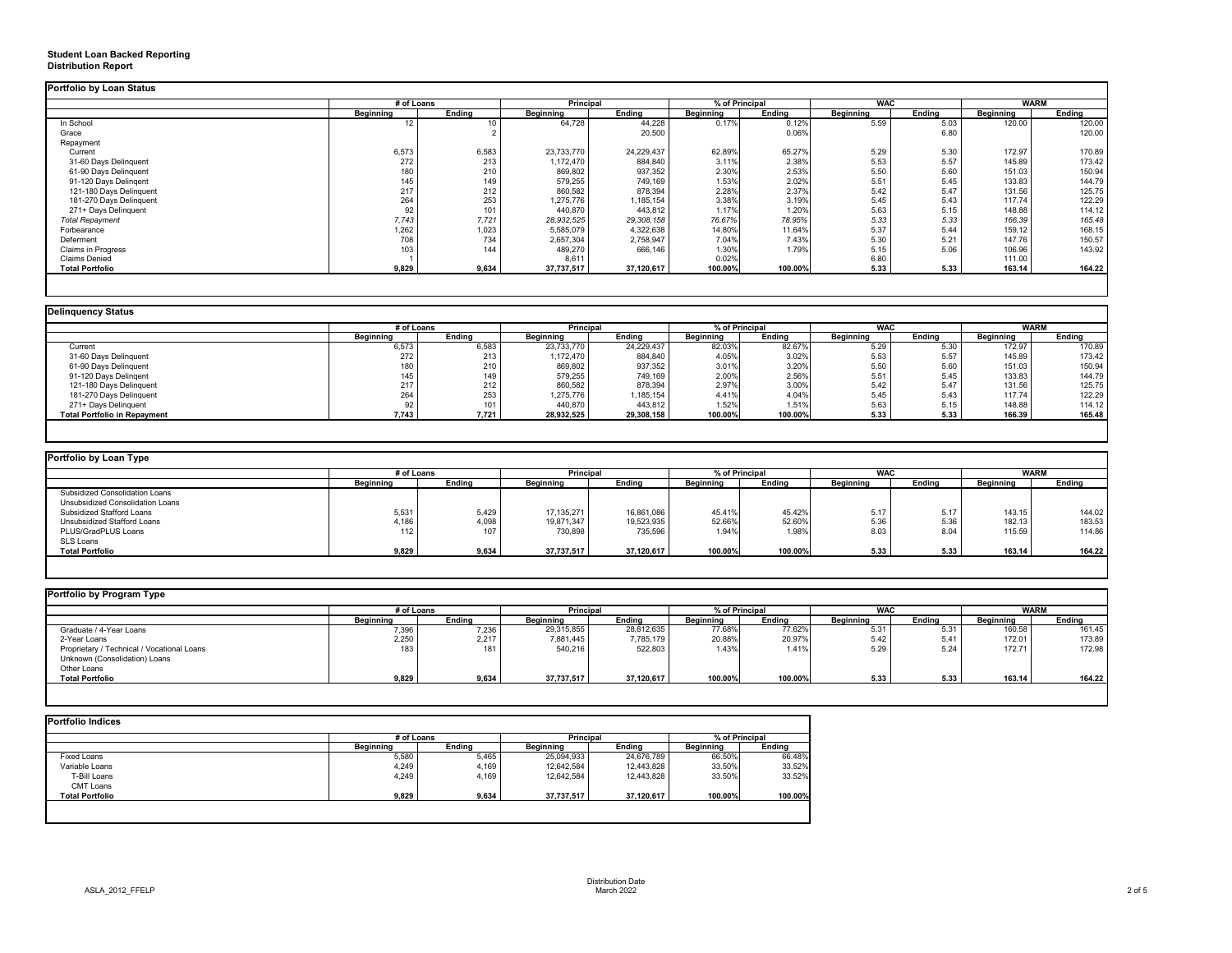**Distribution Date** March 25, 2022<br>**Collection Period** February 1, 2022, through February 1, 2022, through February 1, 2022, through February 1, 20 February 1, 2022, through February 28, 2022

# **Collection Activity**

| <b>Collection Account</b>                                                                        | as of 2/28/2022 |
|--------------------------------------------------------------------------------------------------|-----------------|
| Beginning Balance - February 1, 2022                                                             | 500,999         |
| <b>Collection Amount Received</b>                                                                | 693,402         |
| <b>Recoveries</b>                                                                                |                 |
| Reserve Account                                                                                  |                 |
| <b>Excess of Required Reserve Account</b>                                                        |                 |
| Interest on Investment Earnings                                                                  | 4               |
| Capitalized Interest Account (after a stepdown or release date)                                  |                 |
| <b>Acquisition Account</b>                                                                       |                 |
| <b>Payments from Guarantor</b>                                                                   |                 |
| Amount incorrectly reported for Available Funds in July 2021. Will be distributed in August 2021 |                 |
| <b>Required Repurchases</b>                                                                      |                 |
| Special Allowance Payable to Department of Education                                             | (326, 305)      |
| <b>Consolidation Rebate Fees</b>                                                                 |                 |
| Rating Agency Surveillance Fees                                                                  |                 |
| Principal payments, interest payments, administration fees, servicing fees, and trustee fees     | (500, 999)      |
| Other Amounts Received in Collection                                                             |                 |
| <b>Total Available Funds</b>                                                                     | 367,101         |
|                                                                                                  |                 |

| <b>Fees Due for Current Period</b> | as of 2/28/2022 |
|------------------------------------|-----------------|
| Indenture Trustee Fees             | 833.33          |
| <b>Servicing Fees</b>              | 21,654          |
| <b>Administration Fees</b>         | 3,093           |
| Late Fees                          |                 |
| Other Fees                         |                 |
| <b>Total Fees</b>                  | 25,580.33       |
|                                    |                 |
| <b>Cumulative Default Rate</b>     | as of 2/28/2022 |

| Current Period Defaults (\$)                                                                  | 310,050.15    |
|-----------------------------------------------------------------------------------------------|---------------|
| Cumulative Defaults (\$)                                                                      | 49,014,517.13 |
| Cumulative Default (% of original pool balance)                                               | 30.53%        |
| Cumulative Default (% of cumulative entered repayment balance) <sup>a</sup>                   | 132.27%       |
| Current Period Payments (Recoveries) from Guarantor (\$)                                      | 241,357.23    |
| Current Period Borrower Recoveries (\$)                                                       | n/a           |
| Cumulative Recoveries $(\$)^b$                                                                | 45,534,411.28 |
| <b>Cumulative Recovery Rate (%)</b>                                                           | 92.90%        |
| <b>Cumulative Net Loss Rate (%)</b>                                                           | 2.17%         |
| Servicer Reject Rate (FFELP) (%)                                                              |               |
| Cumulative Servicer Reject Rate (FFELP) (%)                                                   |               |
| Repayment balance includes all repayment loans with the exception of balances in claim status |               |
| Cumulative Recoveries includes 97% of claims in progress balances                             |               |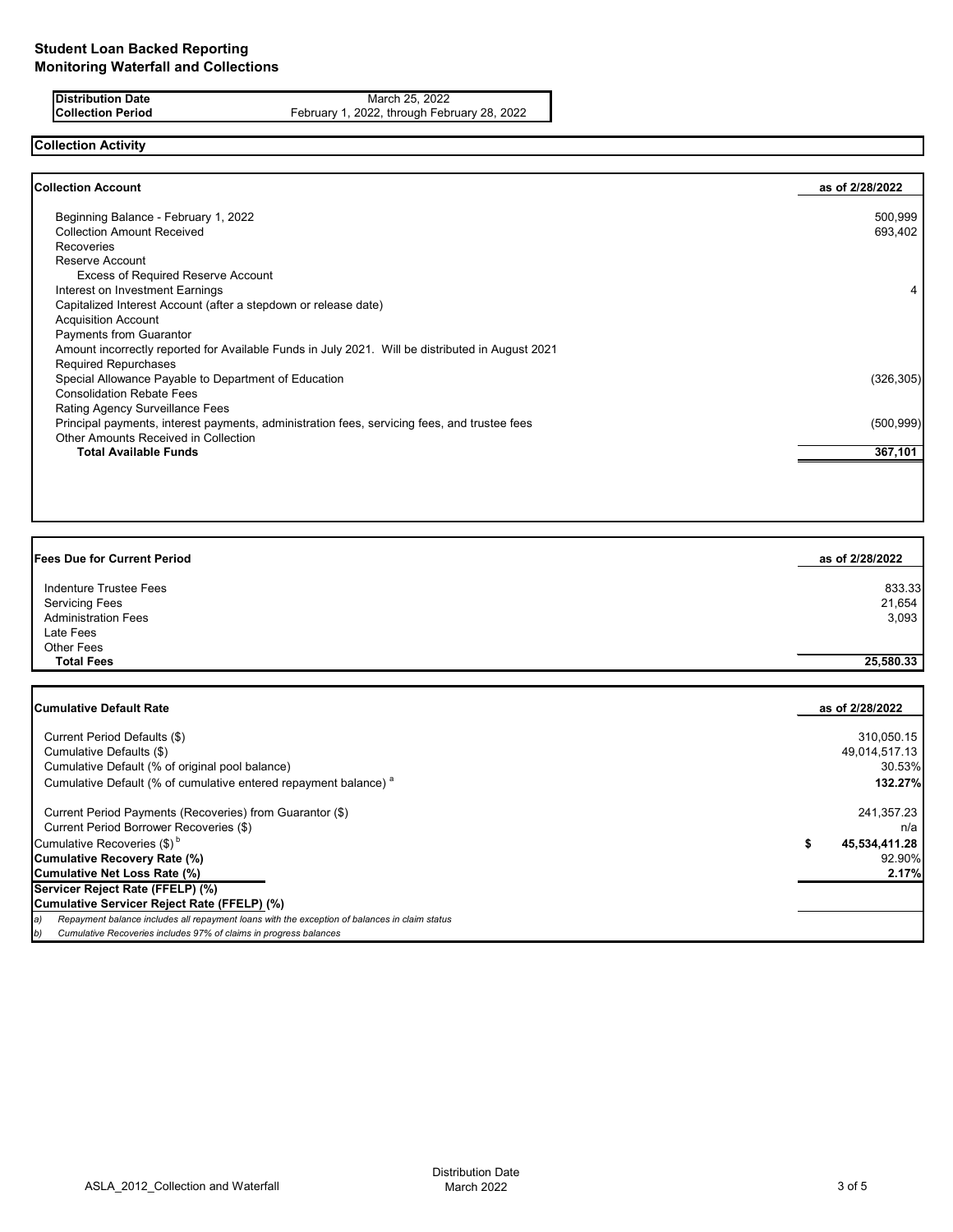## **Waterfall Activity**

| <b>Waterfall for Distribution</b>                                                         | <b>Amount Due</b> | <b>Amount Remaining</b> |
|-------------------------------------------------------------------------------------------|-------------------|-------------------------|
| <b>Total Available Funds</b>                                                              |                   | 367,101                 |
| First: Payments under any Joint Sharing Agreement                                         |                   |                         |
| <b>Second: Trustee Fees</b>                                                               | 833.33            | 366,268                 |
| Third: Servicer Fees and Backup Servicing Fees                                            | 21,654            | 344,614                 |
| <b>Fourth: Administration Fees</b>                                                        | 3,093             | 341,521                 |
| <b>Fifth: Noteholder Interest</b>                                                         | 12,777            | 328,744                 |
| Sixth: Reinstate the balance of the Reserve Fund up to the Specified Reserve Fund Balance |                   |                         |
| Seventh: Noteholder Principal, until paid in full                                         | 328,744           | (0)                     |
|                                                                                           |                   |                         |

| <b>Principal and Interest Distributions</b>  | <b>Class A-1</b> |
|----------------------------------------------|------------------|
|                                              |                  |
| Monthly Interest Due                         | 12,777.29        |
| Monthly Interest Paid                        | 12,777.29        |
| Interest Shortfall                           |                  |
| Interest Carryover Due                       |                  |
| Interest Carryover Paid                      |                  |
| Interest Carryover                           |                  |
| <b>Monthly Principal Distribution Amount</b> | 328,744.00       |
| <b>Monthly Principal Paid</b>                | 328,744.00       |
| Shortfall                                    |                  |
| <b>Total Distribution Amount</b>             | 341,521.29       |
|                                              |                  |